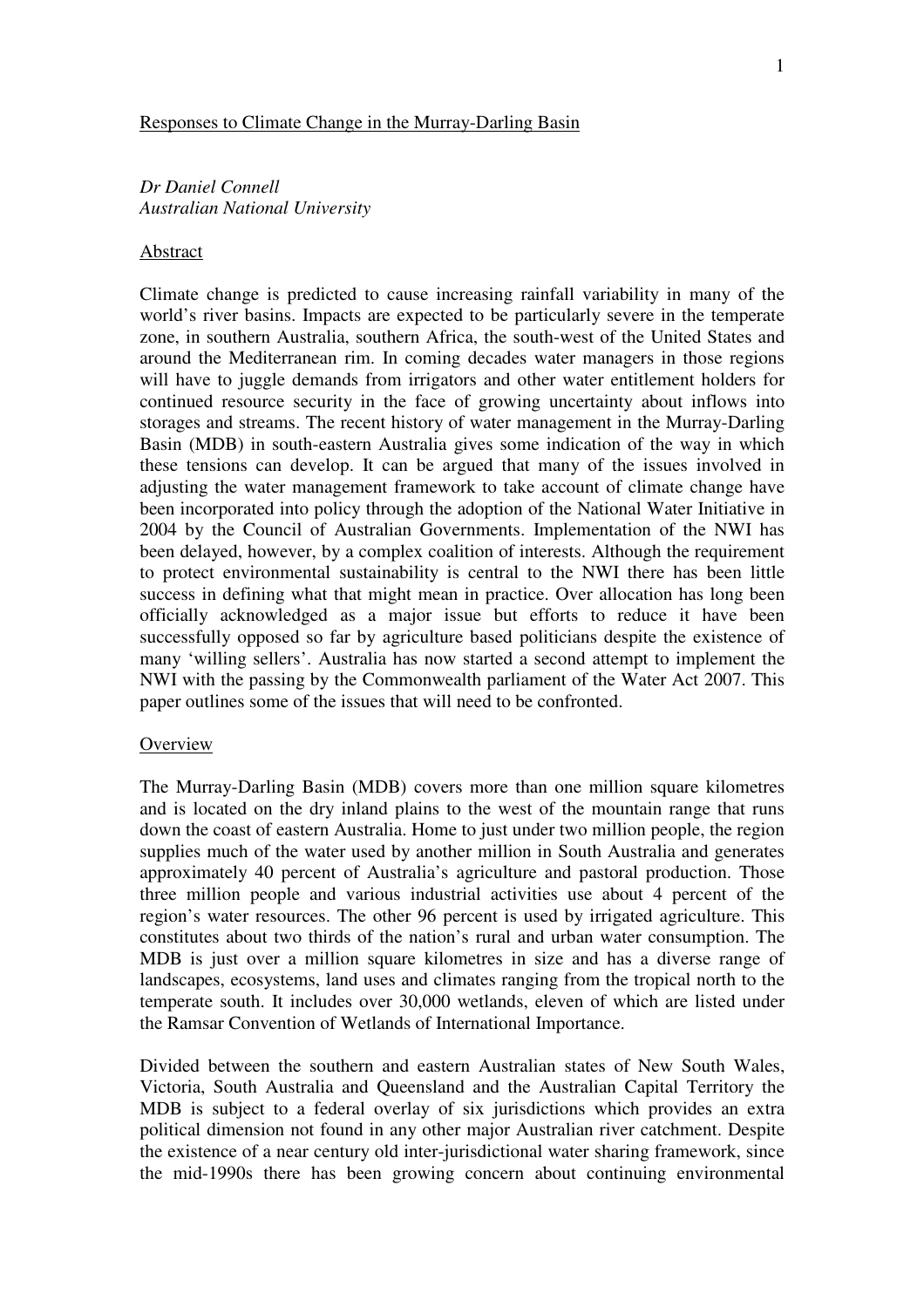degradation and declining resource security. More recently the region has experienced the worst drought in its recorded history, widely attributed to climate change, and water management in the MDB has become a major political issue.

In the late nineteenth century, partly in reaction to developments in California, Australian governments took direct legislative control of water management in order to promote the settlement of the dry inland. English riparian law and the American doctrine of prior appropriation were both rejected. The extreme variability of Australia's rivers was well recognised from the beginning of irrigation development and resulted in the evolution of a range of highly innovative management approaches. Water entitlements that provided proportions of available flow during times of drought rather than volumetric entitlements were established between the three states that shared the southern part of the MDB and governments created water licensing systems based on public policy priorities that have proved quite robust. The flexibility and political responsiveness made possible by that institutional system, however, is now under attack from water entitlement holders wanting to protect themselves against the growing unreliability of supply resulting from over allocation at a time when climate change appears to be already reducing rainfall.

## The National Water Initiative

The National Water Initiative approved in June 2004 by the Council of Australian Governments is the water policy framework introduced to manage these tensions and introduce management systems and approaches that will be capable of managing the predicted severe impacts of climate change. The NWI combines recognition of the enormous economic benefits to be gained from water with a stress on the need to make the overall management regime sustainable, thereby protecting the interests of future users, broadly defined, and current users in the future. It also shows awareness that to protect economic benefits the water management regime must be accepted by the wider community. This means that other claims, environmental, social, cultural, aesthetic and religious, in addition to those with an economic base, must be taken into account if economic activity and water management are to be conducted in a politically stable environment.

The NWI has been designed to create rights and responsibilities within a public policy framework. This is occurring in a water management context where the relationship between governments, public water authorities and private water users, principally irrigators, is changing significantly after more than a century of relative stability. For many decades the interests of governments and water users were similar. Governments used water as a tool to promote the growth of communities and there was little concern about environmental issues. During this period even though water entitlements were vaguely defined from a legal perspective the reliability of supply was relatively high. Variations were usually the result of administrative decisions made in response to drought and concerns about future supply and the decisions were accepted as sensible and necessary in the communities affected. In more recent times this congruence of interests has broken down. The growth in diversions in the second half of the twentieth century has caused serious environmental problems and intensified competition between water users. Increasing insecurity about the reliability of supply has resulted in calls for greater legal security of entitlements. Now, however, governments have little capacity to provide reliable supply because climate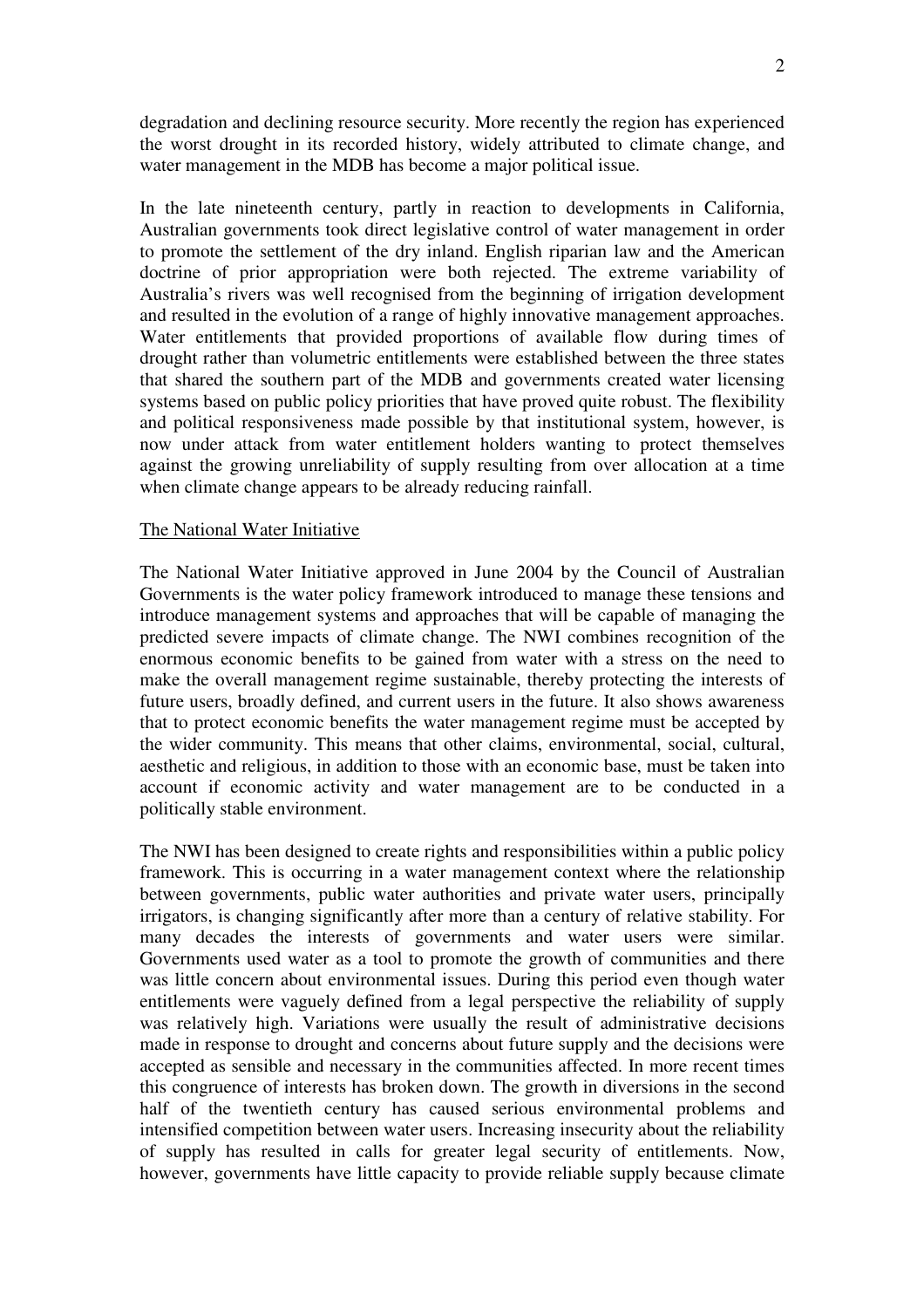variability combined with levels of allocation that require a high proportion of average annual flow results in many years when available water is less than that which has been committed.

The NWI requires that comprehensive water plans be developed for all major hydrological systems to provide clearly defined water rights and at the same time protect environmental sustainability and resource security against threats such as climate change. These plans are to resolve all tensions between competing interest groups, restore over-allocated systems to 'environmental sustainability', protect those not yet in that condition and develop a comprehensive approach to managing emerging issues such as climate change. It is through the preparation of water plans that the difficult issues involved in balancing the need for sustainability and the ambitions of production interests are to be resolved. In each case they are to recognize the particular and sometimes unique characteristics of the water system for which they are designed.

The water plans are to include secure water access entitlements, statutory based planning, statutory provision for environmental and public benefit outcomes, plans for the restoration of over-allocated and stressed systems to 'environmentally sustainable levels of extraction', the removal of barriers to trade, clear assignment of risk for future changes in available water, comprehensive and public water accounting, policies focused on achieving water efficiency and innovation, capacity to address emerging issues and many more elements (COAG, NWI, 23, 25, Sched E). They are to provide for 'adaptive management of surface and groundwater systems (COAG, NWI, 25)' with their connectivity recognized where it is significant. In addition, water plans must make arrangements for Indigenous representation in water planning 'wherever possible' and provision for Indigenous social, spiritual and customary objectives 'wherever they can be developed'. They should also include allowance for 'the possible existence of native title rights to water in the catchment or aquifer area' (COAG, NWI, 52-54).

Tension between promoting economic activity by giving greater certainty, and the need to retain or improve management flexibility to protect the environment, can be resolved if the rights created apply to a sufficiently modest proportion of the resource that enough is left unclaimed to allow public policy goals to be achieved. In principle the NWI attempts to resolve this conflict by requiring that all systems be, or be restored to, environmental sustainability before perpetual rights are allocated. The risk is that the process of establishing an environmentally sustainable regime will not be sufficiently rigorous to regain the volumes of water and flexibility needed to achieve that condition. Given the political strength of demands for greater legal recognition of a wide range of different types of water entitlements, and the unanswered questions that persist about who can represent and protect the environment, there is a real danger that water property rights will be locked in at too high a proportion of total flow. If that happens riverine environments will continue to decline, resource security will be further eroded and litigation about water 'rights' will increase.

## Balancing environmental, social and economic objectives

The NWI states explicitly and repeatedly that the volume of flow needed to maintain environmental sustainability, at what ever level of modification has been defined as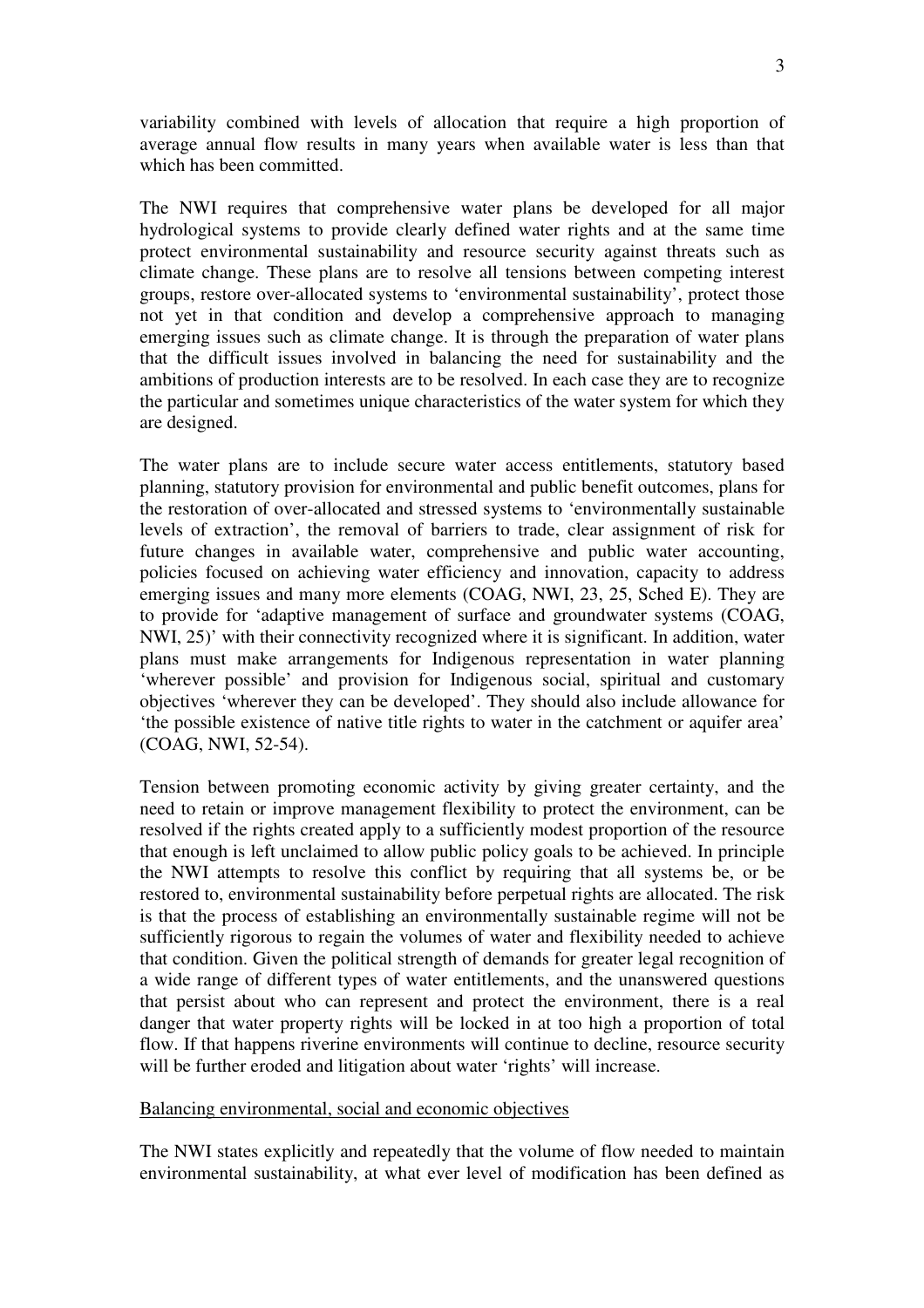reasonable in the negotiations involved in the development of the relevant water plan, must be met first before allocations for extraction are determined (COAG, NWI, 23, 25, 41-49). It should be noted that this does not privilege environmental sustainability as a higher value than the economic and social in that the level of modification is to be set first before the requirements to achieve environmental sustainability – in effect environmental stability – are calculated. Much of the NWI focuses on the promotion of economic activity but there are many sections that state the principle that all water bodies, no matter what level of modification is accepted as appropriate, must be maintained in or restored to an environmentally sustainable condition as the first priority. This is not a drafting error in that it is a logical result of the definition of the task. It is hard to see how a long term national policy could require anything less than the protection of the basic resource upon which all else depends. (Otherwise it would become a policy relevant only to the short term during which some of the resource would still be available.) This is a radical proposition, however, in the context of Australian water management which has been focussed on encouraging expansion ever since its beginnings in the late nineteenth century.

One of the strange features of the on-going debate about the future of Australian water management is that almost no one puts forward an explicit in-principle defence of unsustainable management but so many take that approach in practice. The most notable example is the National Party a partner in the Coalition government which has been in power nationally since 1996. Although this may change under the new Water Act 2007 the National Party has successfully blocked any attempt to reduce entitlements in catchments officially designed as over-allocated even when this would involve purchases at commercial prices from 'willing sellers'. When it is presented, the case for unsustainable practices is usually a defence of social and economic benefits threatened by efforts to achieve reform. Rarely confronted is the likelihood that the capacity to maintain them will be eroded by continued business-as-usual. It seems that many people involved in water management do not accept in practice the proposition that environmental sustainability is a necessary long-term foundation for economic activities. The release of the NWI highlights this disjunction and sets the scene for a widespread struggle about the fundamental assumptions underpinning water management in Australia.

## Defining 'sustainability'

Central to the NWI is the development of institutional processes to define the requirements for environmental sustainability in the context of climate change. This gives the ongoing debate about the concept 'environmental sustainability' a new urgency. Extrapolating from the Brundtland definition of sustainability and the relevant sections of the NWI there would seem to be two minimal conditions that need to be met for a modified environmental system to be defined as environmentally sustainable: its environmental condition needs to be stable from a system-wide perspective and politically acceptable to society in general.

First is the requirement that the level of environmental sustainability should be stable, durable and maintainable over a reasonable period of time and not in a state of continuing decline. This has many implications. The NWI appears to make no provision for a situation where a specific site is defined as sustainable (perhaps as a result of a locally focussed management regime) while the wider system of which it is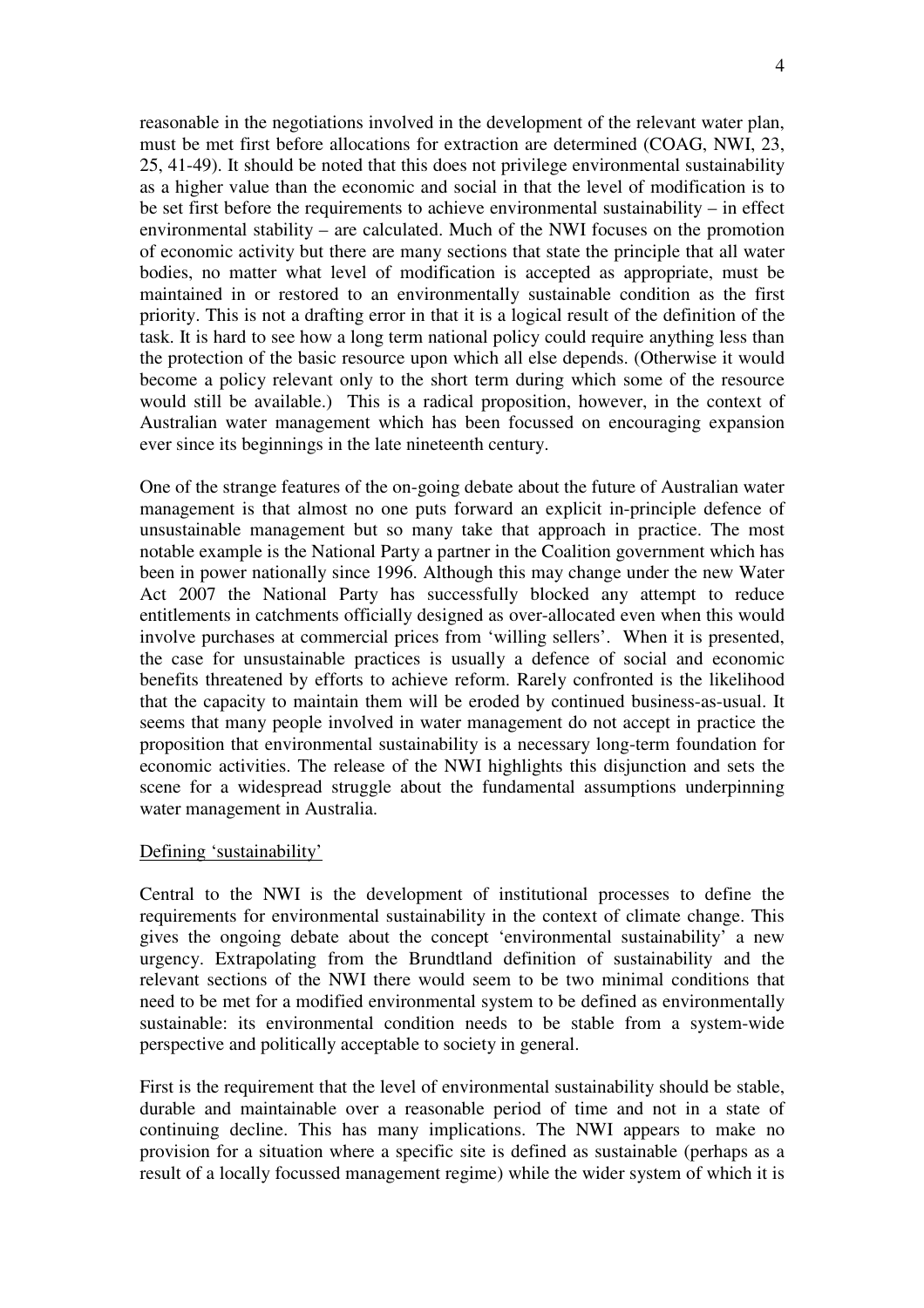a part is in a state of continuing decline. This is made clear in many sections of the NWI. It requires 'the return of all currently over allocated or overused systems to environmentally sustainable levels of extraction' and 'recognition of the connectivity between surface and groundwater resources and connected systems managed as a single resource' (COAG, NWI, 23 iv  $\&$  x). Similarly, the planning framework is to 'implement firm pathways and open processes for returning previously over allocated and/or overdrawn surface and groundwater systems to environmentally sustainable levels of extraction' (COAG, NWI, 25 v).

Efforts to achieve stability system-wide in the many hydrological systems of concern will require a strong capacity for scientific research and monitoring (much more than currently available). Implementation will require detailed knowledge of the ecosystems in question so that the prerequisites for stability can be included in the relevant management programs. The historical record has shown that Australian ecosystems are highly variable, poorly understood and subject to unpredictable threshold changes so increased investment in science to gain a better understanding of ecosystem dynamics is essential. Crucially, when management plans are being negotiated, substantial scientific input will be needed to make sure that economic and social considerations do not result in compromises that will undermine environmental stability in the longer term. Given the considerable time lags that often exist between actions and their environmental consequences, it is easy for the rhetoric of the moment to disguise such a risk.

The second minimal condition is that the level of modification agreed on through the water planning process needs to be politically acceptable to the wider community. Water plans should not be based on fragile ad hoc deals opportunistically made between key interests. Horse trading as it has often been conducted in the past is not likely to provide the security desired by production-based groups because political conflicts will continue to grow if the causes are not neutralized.

What will happen in the MDB if the necessary steps are not taken to introduce management practices that can adjust for climate change and protect resource security? Some of the possible risks were outlined in 2000 by a five-year official review of the Cap on further surface water extractions in the MDB for irrigation

introduced in the mid-1990s (Marsden 2000, 14). Discussing the risks should governments fail to implement effective management regimes, the review predicted that future irrigation development would undermine the security of established producers and provide a disincentive to new entrants. Degradation of the riverine environment and water quality would accelerate and fuel tensions between irrigation groups and surrounding regions as water supply security declined. Water trading would become more aggressive and the incomes and viability of irrigated enterprises and communities would become more sensitive to seasonal and climatic variation. Ultimately, as end-of-valley flows continued to fall and the damage to riverine environments became stark, irrigation communities would become alienated from the wider society, a bleak prospect for all concerned.

Living Murray project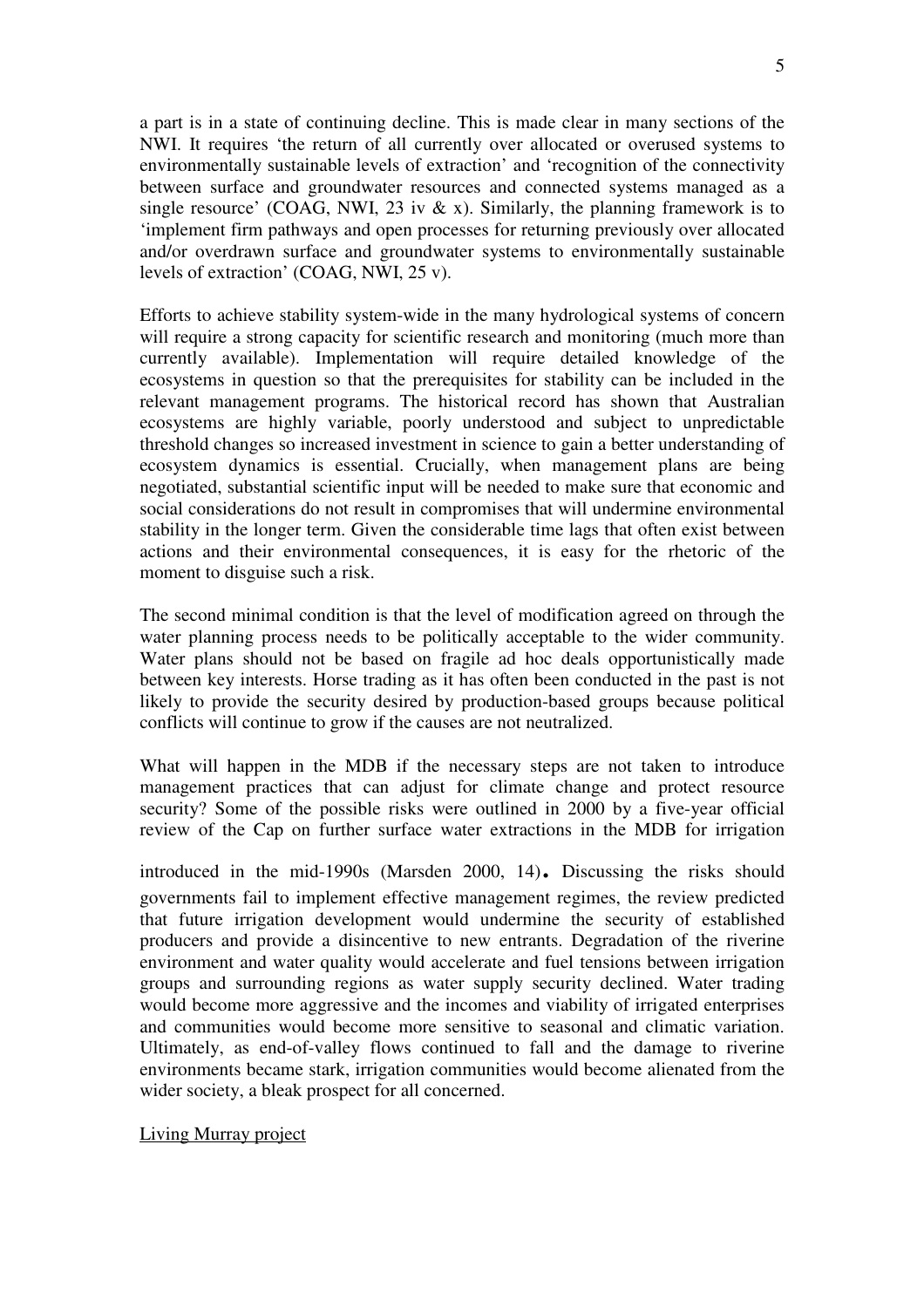The unresolved tensions between the desire to retain as much water as possible for irrigation and the pressure to manage the potential impacts of climate change are very clear in the case of the Living Murray project the most significant rehabilitation project introduced so far in the MDB. (Implementation has been underway since mid 2004 but there has been very little progress, in large part because of the ongoing severe drought.) Early in the planning phase for the Living Murray project the Ministerial Council established an expert reference panel of prominent scientists to advise about the potential benefits of a range of rehabilitation options. Six were assessed by the panel against the probability that they would restore the River Murray to a condition that could be described as that of 'a healthy working River Murray system'. The first three, do-nothing, improved operations only, and improved operations plus 340 gigalitres (GL) for new environmental flows, were all considered to have a 'low' probability of success. Improved operations plus 750 GL, was given a 'low-moderate' rating. For improved operations and 1630 GL, the probability was 'moderate'. Only 3350 GL plus improved operations was rated 'high'. Eventually in June 2004, \$500 million was approved for use on six sites along the River Murray. At the very low price of \$1000 per megalitre this would have resulted in 500 GL being returned to the river. In practice prices have been up to 30 to 40% higher. Subsequently, in May 2006 the Commonwealth added another \$200 million.

Although the Living Murray project is ambitious it aims for much less than what is needed. For a start it focuses on the River Murray only. Even though the Murray is be far the biggest it is still only one stream among many in the MDB. Compared with what preceded it, however, the Living Murray project will require a much higher level of coordinated inter-jurisdictional activity. It brings together a number of projects that have been underway for some time, adds new ones and substantially increases the total effort invested in river rehabilitation.

For some years the MDBC has been installing fishways on its major structures so that fish will be able to move up and down the Murray over more than two thousand kilometres from the Murray Mouth to the foot of Hume Dam. After more than a century of de-snagging to improve navigation thousands of old tree trunks are being placed back in the river to improve fish habitat. Efforts are also being made to involve Indigenous people in the planning and management of sites of particular cultural significance to them. On important wetlands such as those in the Barmah Millewa forests environmental flows are being released to extend bird breeding seasons and engineering works and pumps are being installed so that important sites can be selectively watered. These projects are important in themselves and because of the opportunity they provide for water managers and policy makers to work out in practice what can be done to achieve environmental objectives on a river system subject to intense development pressure. The Living Murray project is a major addition to this list but together they still fall far short of what is required to deal with climate change.

The Living Murray project is being implemented in the wider context of a continuing decline in environmental sustainability and resource security. With climate change looming the MDB Ministerial Council has commissioned a number of studies to provide more information about that and other such threats. The error margins applying to predictions of this sort are necessarily very large but it is already obvious that changes are ahead that will require a major reassessment of the assumptions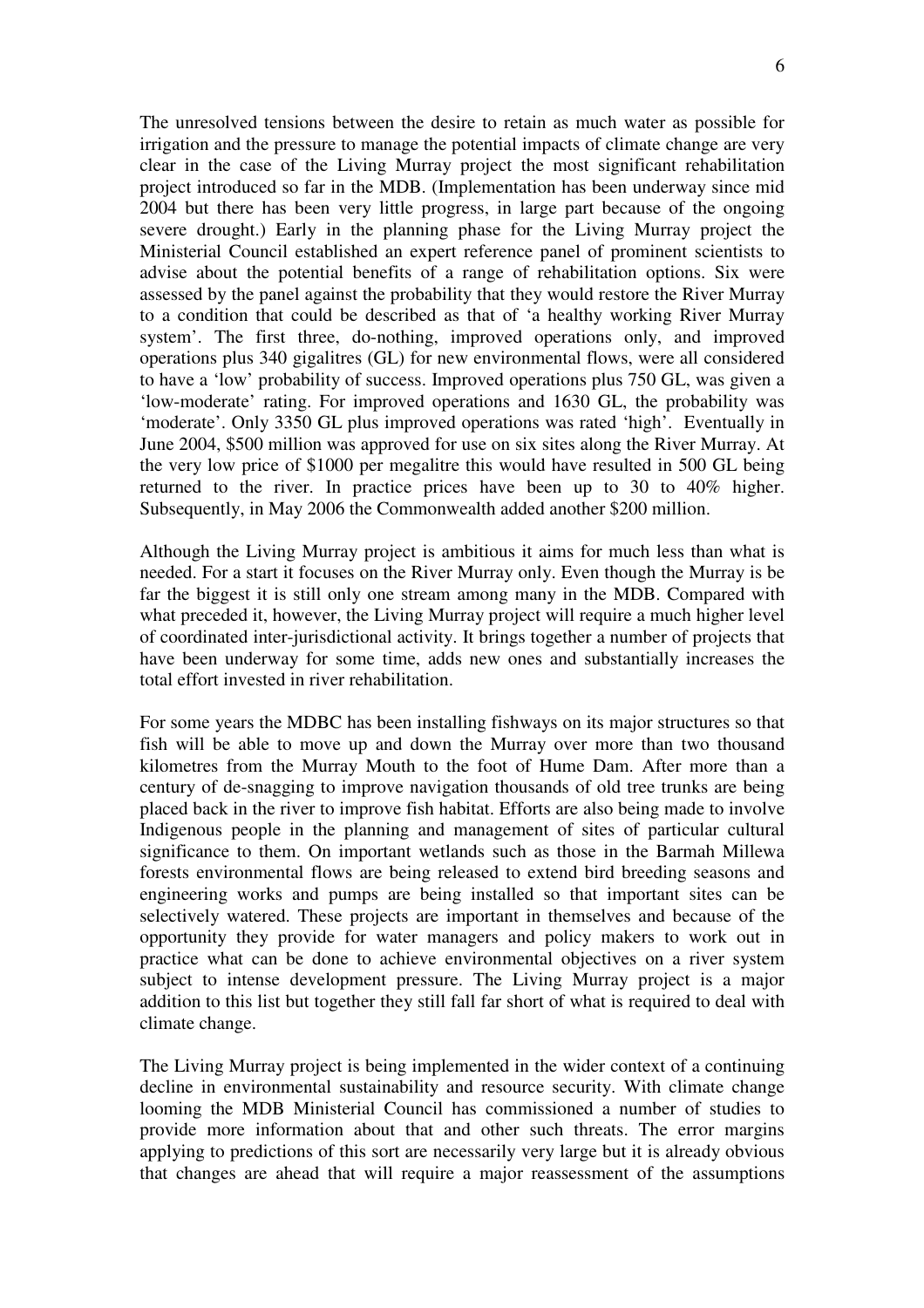underpinning water management in the MDB. Studies to assess future risks to inflows, commissioned by the MDB Ministerial Council, have focused on climate change and the reductions that will be caused by the growth in farm dams, new plantation forestry projects, increased groundwater pumping and improved channel and irrigation management. A major study undertaken by CSIRO, Australia's premier scientific research organization predicted that these threats would cause a decrease in stream flow of between 2,500 and 5000 GL over the coming twenty years. The situation is not expected to stabilize and predictions for the mid twenty first century are for a reduction in inflows of the order of 4,500 to 9000 GL (van Dijk 2006). (For purposes of comparison it should be noted that the volume of water extracted for irrigation in the MDB averages about 12,000GL.) One implication is that water managers will not be able to negotiate the sharing of water between the environment and production as a one-off process. The system will have to be capable of continual adjustment. Significantly, most of the management options needed to respond to these threats are outside the ambit of the current MDB institutional framework.

#### Persistence of state focused water management in the MDB

An indication of the inadequacy of the existing institutional arrangements in the MDB to prevent planning that conflicts with a basin-wide systemic approach is the effort under way by the governments of Victoria and New South Wales to improve their riverine environments at the expense of that of South Australia downstream. Until recent legislation passed in late 2007 which may change the situation there was no requirement to take a basin-wide approach to assessing costs and benefits of these state focused plans. The difference between South Australia's regular entitlement of 1850 GL, as specified in the MDB Agreement, and the average flow over the border of just under 5000 GL is very substantial. (Although there has been almost no flow apart from tidal action in recent years.) While the Cap process limits the volume of water that can be used for human consumption, industry and agriculture, there is nothing in the MDB Agreement that requires the two upper states to deliver more than the minimum at the border. This means that the very large difference of approximately 3000 GLs between the two flow figures could be used for environmental purposes in New South Wales and Victoria. For the two up-river states this would produce major environmental improvements and ease the political pressure to reduce allocations to their irrigators to achieve that result.

If implemented this policy innovation by the two up river states would cause serious additional degradation in South Australia the state at the end of the system. The salinity levels predicted by the 1999 MDB Salinity Audit assumed that all water not used within the Cap in the upper states would flow across the South Australian border. Smaller flow volumes would reduce the dilution of the saline groundwater seeping in from the Victorian and South Australian mallee and result in significantly higher salinity figures in the lower reaches than predicted by the Salinity Audit. It would also drastically reduce the frequency of low and medium level floods, thereby devastating the Murray's flood plain in South Australia. According to the five-year review of the Cap on extractions, the current long term average flow over the border of just under 5000 GLs results in about a 28% flow at the Murray Mouth compared with pre-development conditions. This reduction has increased the frequency of drought years in the Coorong and around the lower lakes from about 5% to over 60%. To reduce flows over the border to 1850 GL would make that situation much worse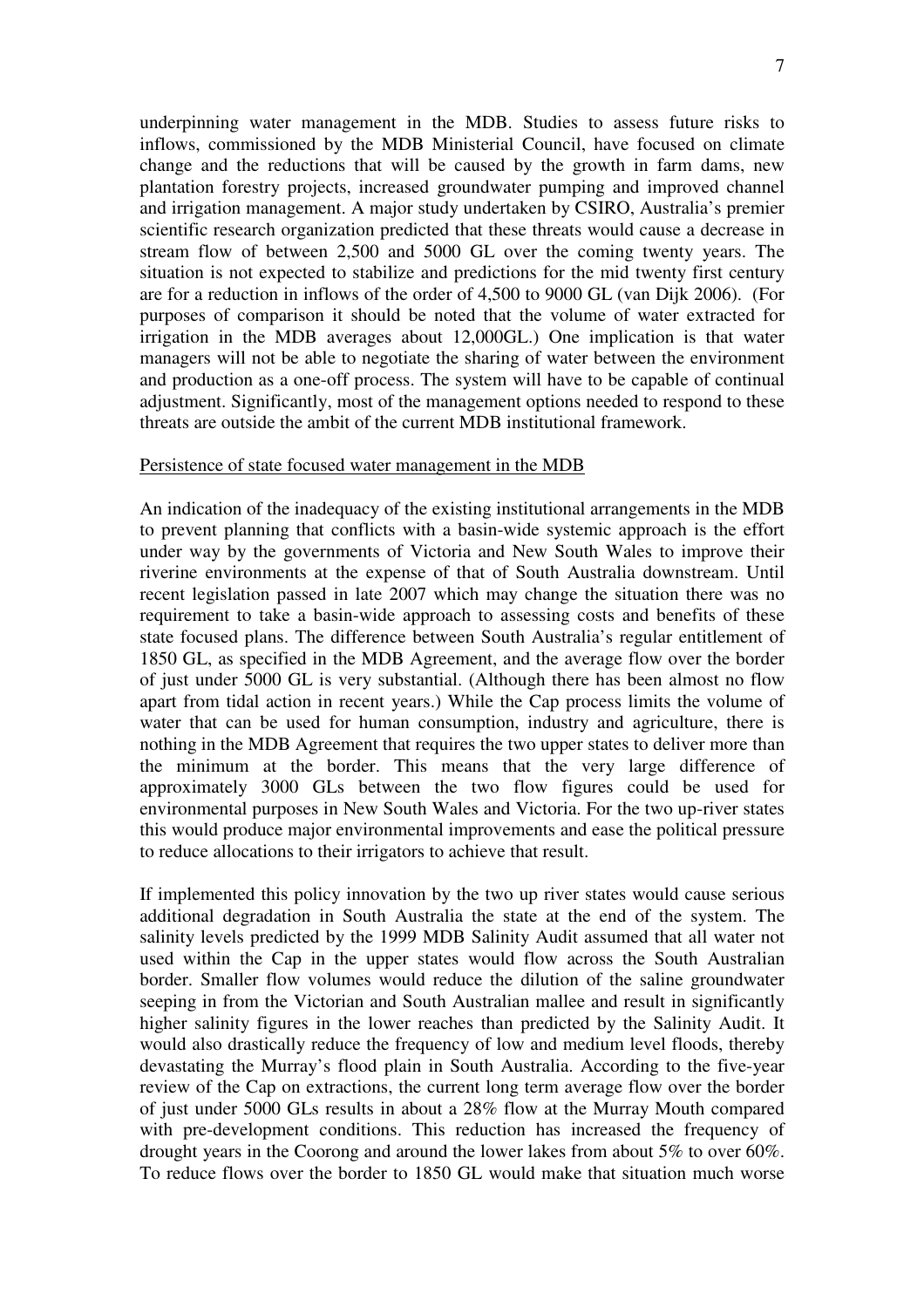given that over 2000 GLs at the border is needed before there is flow out of the Murray Mouth. Taking a Basin-wide perspective it is not clear whether the potential benefits in the upper parts of the catchment out-weigh the costs to the lower reaches but under the institutional arrangements in place until late 2007 there was no requirement for the two upriver states to consider that question.

## Conclusion

It is now three years since the NWI was approved in June 2004. The initial attempt at implementation relied largely on the various governments involved accepting its logic and implementing it voluntarily despite any short term political pain that would be caused by the reform process. In retrospect this was unduly optimistic although it must be admitted that the severity of the drought has made it more difficult to make changes.

No Australian government, state or national, appears to have accepted the full implications of the NWI despite their formal approval of the policy. Paragraphs 48 and 49 for example required that the total volume of allocations be reduced to a sustainable level without compensation. Not only did the National Party, a partner in the ruling national coalition, successfully opposed reduction without compensation something which was probably not politically feasible in any case, it went further and insisted that only water made available through technological improvements (sealing irrigation channels etc) could be put on the market by 'willing sellers'. This was then hedged about with so many conditions that in the end almost no water entitlements were bought back and the MDB's rivers continue to be as over-allocated as they were in the past.

Early in 2007 the Prime Minister John Howard attempted to restart the stalled reform process by making available \$10 billion to buy back over allocations and improve management. Most of the states in the MDB then agreed to transfer the relevant powers to the national government and allow it to take over water management in the region but Victoria refused. The next step was the passing of the 2007 Water Act in August by the national government. This bill is not comprehensive partly as a result of the opposition of Victoria but it does outline a new basin-wide management regime that will allow substantial adjustments in response to climate change and which accepts the likelihood of conflict and the need for at least some coercive measures to achieve compliance. The bill is weakened, however, by its lack of coverage of a range of issues in the wider catchment which will impact on water quality and water quantity and by an agreement to accept existing water sharing plans previously approved by the state governments which in some cases have more than 10 years to run. All in all, developing water management systems able to manage climate change is now part of the mainstream political agenda in Australia. There is still, however, a long way to go before any system with the necessary characteristics will be in place.

# References

Connell D 2007 *Water politics in the Murray-Darling Basin* Federation Press Sydney. COAG - Council of Australian Governments June 2004 *Intergovernmental Agreement on a National Water Initiative* (The notation used throughout the paper is COAG, NWI and the number of paragraph (ie COAG, NWI 49).